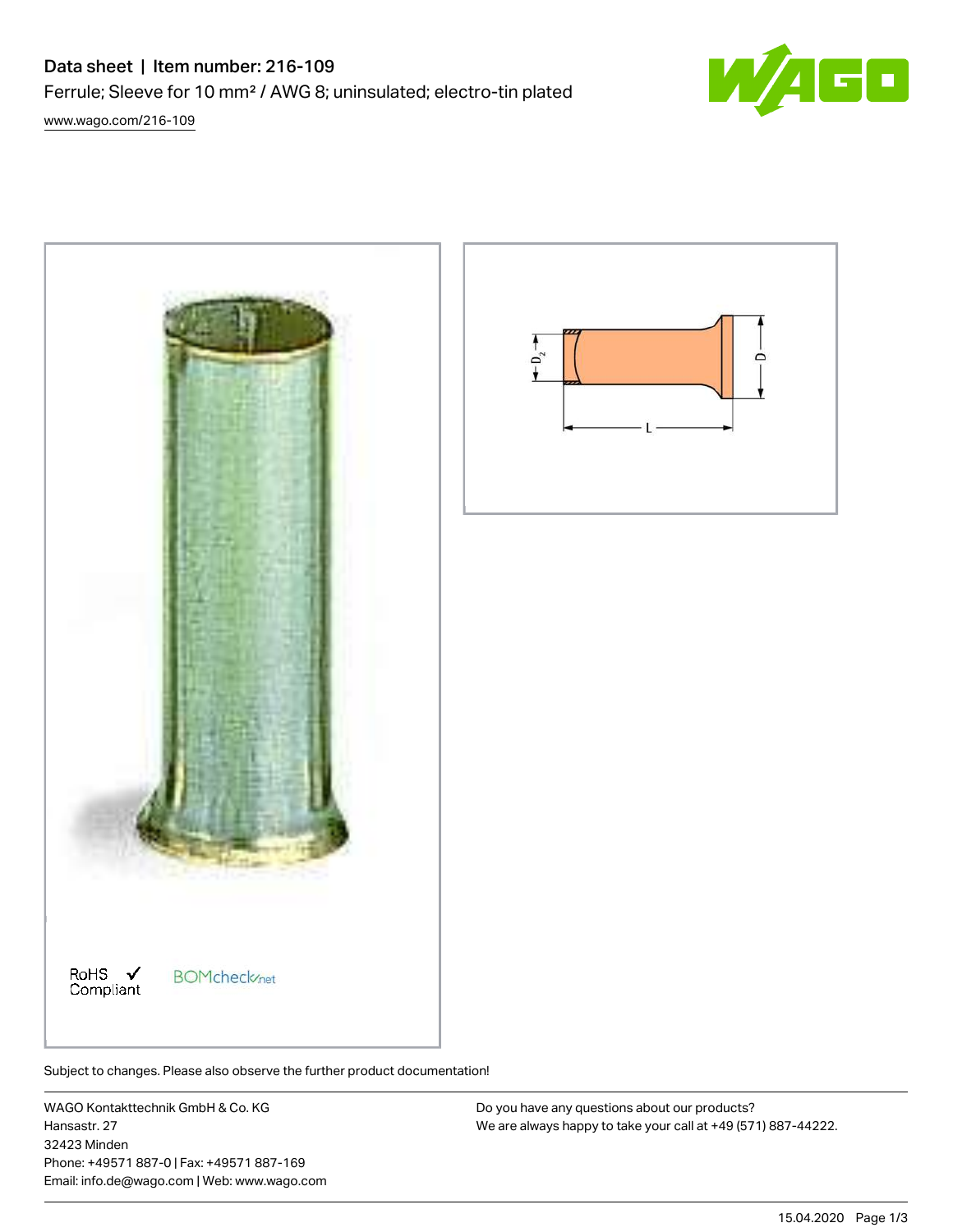

## Data Technical Data

| Main product function   | Ferrule                        |  |
|-------------------------|--------------------------------|--|
| Querschnitt Hülse AWG   | 8 AWG                          |  |
| Hülse für               | $10 \,\mathrm{mm}^2$           |  |
| <b>Connection data</b>  |                                |  |
| Strip length            | 12 mm / 0.47 inch              |  |
| <b>Geometrical Data</b> |                                |  |
| Length                  | $12 \,\mathrm{mm}$             |  |
| Diameter                | 5.8 mm                         |  |
| Diameter 2              | 4.5 mm                         |  |
| <b>Material Data</b>    |                                |  |
| Weight                  | 0.3 <sub>g</sub>               |  |
| Commercial data         |                                |  |
| Product Group           | 2 (Terminal Block Accessories) |  |
| Packaging type          | <b>BOX</b>                     |  |
| Country of origin       | <b>DE</b>                      |  |
| <b>GTIN</b>             | 4017332277716                  |  |
| Customs Tariff No.      | 85369010000                    |  |
|                         |                                |  |

## Counterpart

| <b>Downloads</b>     |              |         |          |
|----------------------|--------------|---------|----------|
| <b>Documentation</b> |              |         |          |
| <b>Bid Text</b>      |              |         |          |
| 216-109              | Feb 19, 2019 | xml     | Download |
| GAEB X81 - Datei     |              | 2.8 kB  |          |
| 216-109              | Sep 11, 2017 | doc     | Download |
| doc - Datei          |              | 24.6 kB |          |

Subject to changes. Please also observe the further product documentation!

WAGO Kontakttechnik GmbH & Co. KG Hansastr. 27 32423 Minden Phone: +49571 887-0 | Fax: +49571 887-169 Email: info.de@wago.com | Web: www.wago.com Do you have any questions about our products? We are always happy to take your call at +49 (571) 887-44222.